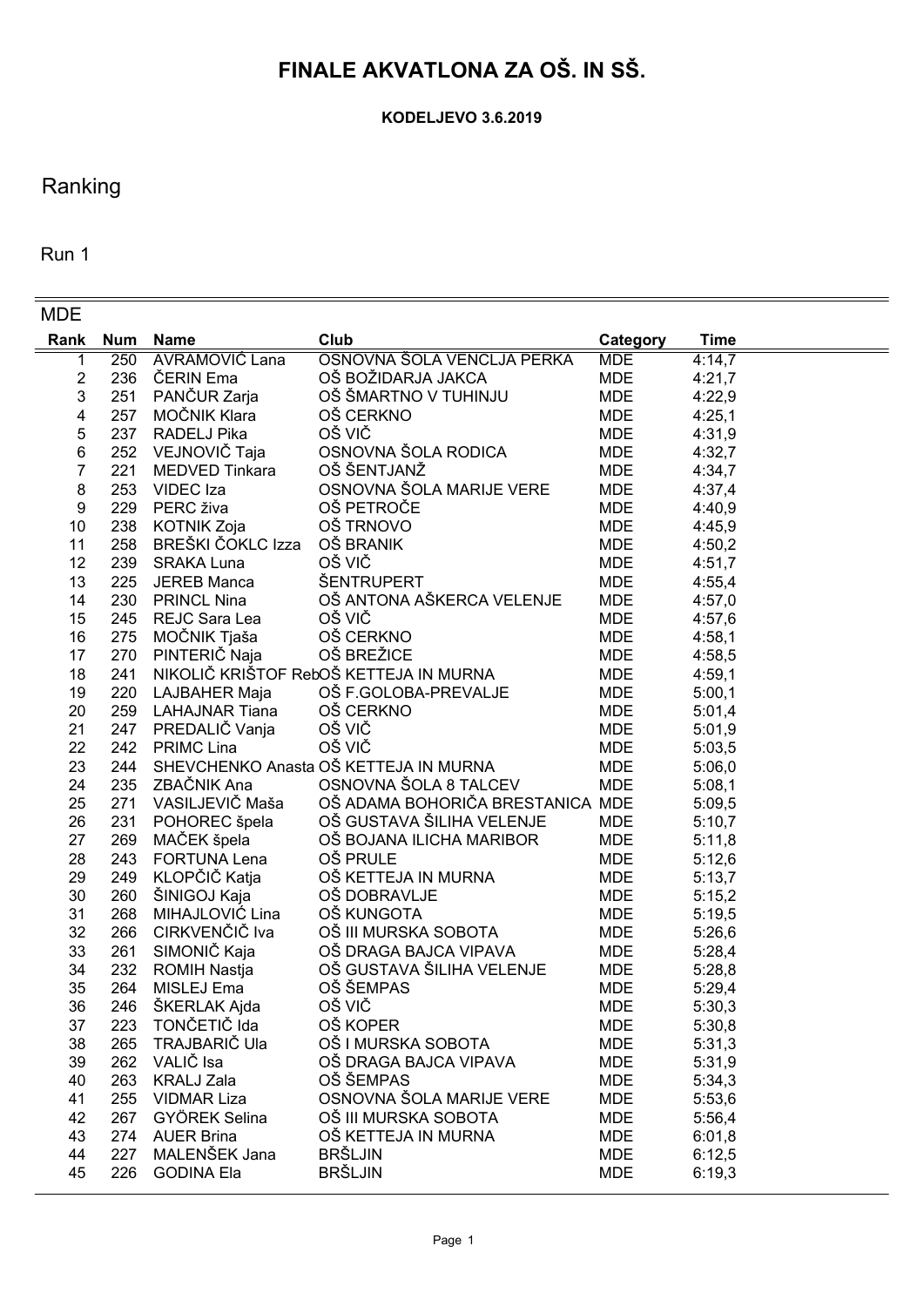| <b>MDE</b>     |                   |                                        |                                             |                        |                       |
|----------------|-------------------|----------------------------------------|---------------------------------------------|------------------------|-----------------------|
| Rank           | <b>Num</b>        | <b>Name</b>                            | Club                                        | Category               | <b>Time</b>           |
| 46             | 273               | KOCJANČIČ Sara                         | <b>OŠ KOPER</b>                             | <b>MDE</b>             | 6:37,4                |
| <b>MDI</b>     |                   |                                        |                                             |                        |                       |
|                |                   |                                        | Club                                        |                        |                       |
| Rank<br>1      | <b>Num</b><br>159 | <b>Name</b><br><b>MIKUŽ Bor</b>        | OŠ VIČ                                      | Category<br><b>MDI</b> | <b>Time</b><br>4:01,5 |
| $\overline{2}$ | 194               |                                        | VRAN BENKOVIČ Bor OŠ BOJANA ILICHA MARIBOR  | <b>MDI</b>             | 4:11,6                |
| 3              | 160               | DJORDJEVIĆ Jaka                        | OŠ HINKA SMREKARJA                          | <b>MDI</b>             | 4:16,6                |
| 4              | 175               |                                        | KONČAR Marko GabrieOŠ FRANA ALBREHTA KAMNIK | <b>MDI</b>             | 4:21,4                |
| 5              | 174               | <b>BELAJ Nik</b>                       | OŠ ŠMARTNO V TUHINJU                        | <b>MDI</b>             | 4:22,4                |
| 6              | 130               | MARIČ Bastian                          | OŠ KOR. JEKLARJI-RAVNE                      | <b>MDI</b>             | 4:27,9                |
| 7              | 161               | ILAR Lun                               | OŠ OSKAR KOVAČIČ                            | <b>MDI</b>             | 4:28,4                |
| 8              | 178               | <b>PETERLIN Nik</b>                    | OŠ TOMA BREJCA                              | <b>MDI</b>             | 4:29,0                |
| 9              | 182               | KOVAČ Pij                              | OŠ DANILA LOKARJA                           | MDI                    | 4:33,6                |
| 10             | 162               | ŽAGAR Jurij                            | OŠ F. PREŠERNA RIBNICA                      | MDI                    | 4:37,1                |
| 11             | 177               | DEŽMAN Anže                            | OŠ FRANA ALBREHTA KAMNIK                    | <b>MDI</b>             | 4:38,0                |
| 12             | 136               | FINK Amadej                            | OŠ KOPER                                    | MDI                    | 4:38,9                |
| 13             | 200               | KAPUŠIN Nejc                           | OŠ BREŽICE                                  | MDI                    | 4:40,4                |
| 14             | 183               | OROŽ Luka                              | OŠ DANILA LOKARJA                           | MDI                    | 4:42,0                |
| 15             | 176               | <b>PAVLIN Marcel</b>                   | OSNOVNA ŠOLA RODICA                         | <b>MDI</b>             | 4:43,4                |
| 16             | 166               | ZIMIC Urban                            | OŠ FRANCA ROZMANA - STANETA                 | <b>MDI</b>             | 4:44,5                |
| 17             | 144               | ZALOŽNIK Matic                         | OŠ ANTONA AŠKERCA VELENJE                   | <b>MDI</b>             | 4:45,1                |
| 18             | 164               | POTOČNIK Tian                          | OŠ KETTEJA IN MURNA                         | <b>MDI</b>             | 4:45,6                |
| 19             | 167               | ŽAGAR Taj                              | OŠ F. PREŠERNA RIBNICA                      | <b>MDI</b>             | 4:46,5                |
| 20             | 165               | MEDVED Jure                            | OŠ LOG DRAGOMER                             | <b>MDI</b>             | 4:47,0                |
| 21             | 202               | BOŽOVIČ Gašper                         | OŠ BREŽICE                                  | <b>MDI</b>             | 4:48,1                |
| 22             | 179               | PILIH Arne                             | OŠ PRESERJE PRI RADOMLJAH                   | <b>MDI</b>             | 4:50,3                |
| 23             | 180               |                                        | MILOSAVLJEVIČ SAU OSNOVNA ŠOLA RODICA       | <b>MDI</b>             | 4:51,6                |
| 24             | 137               | <b>MLINAR Rok</b>                      | OŠ ANTONA UKMARJA KOPER                     | <b>MDI</b>             | 4:52,4                |
| 25             | 133               | ZMAGAJ Nace                            | OŠ F. GOLOBA-PREVALJE                       | <b>MDI</b>             | 4:53,0                |
| 26             | 186               | FERJANČIČ Anej                         | OŠ DOBRAVLJE                                | <b>MDI</b>             | 4:53,7                |
| 27             | 190               | TRAJBARIČ Tvit                         | OŠ I MURSKA SOBOTA                          | <b>MDI</b>             | 4:55,5                |
| 28             | 184               | KARBIČ Kari                            | OŠ DANILA LOKARJA                           | <b>MDI</b>             | 4:57,2                |
| 29             | 168               | ŽAGAR Matic                            | OŠ F. PREŠERNA RIBNICA                      | <b>MDI</b>             | 4:57,9                |
| 30             | 134               | PODRŽAVNIK žan                         | OŠ F. GOLOBA-PREVALJE                       | <b>MDI</b>             | 5:00,4                |
| 31             | 163               | FRANKO lan                             | OŠ KETTEJA IN MURNA                         | <b>MDI</b>             | 5:01,2                |
| 32             | 201               | ZORKO žan                              | OŠ JURIJA DALMATINA KRŠKO                   | MDI                    | 5:01,7                |
| 33             | 170               | VRLIČ Erik Filip                       | OŠ TONETA ČUFARJA                           | <b>MDI</b>             | 5:02,7                |
| 34             | 215               | ŽIBERT Matic                           | OŠ 8 TALCEV                                 | MDI                    | 5:05,2                |
| 35             | 156               | <b>TANZE Miran</b>                     | OSNOVNA ŠOLA NOTRANJSKI ODRE MDI            |                        | 5:07,4                |
| 36             |                   | 214 BATAGELJ Vid                       | OŠ DANILA LOKARJA                           | MDI                    | 5:08,4                |
| 37             | 171               | <b>DEBEVEC Brin</b>                    | OŠ POLJANE                                  | <b>MDI</b>             | 5:09,5                |
| 38             | 145               | SIMIĆ Andrej                           | OŠ LIVADA VELENJE                           | MDI                    | 5:11,6                |
| 39             |                   | 172 GRENC Gaber Luka                   | OŠ KETTEJA IN MURNA                         | MDI                    | 5:12,6                |
| 40             |                   | 185 OROŽ žiga                          | OŠ DANILA LOKARJA                           | MDI                    | 5:13,1                |
| 41             | 131               | VERNEKER žiga                          | OŠ KOR. JEKLARJI-RAVNE                      | MDI                    | 5:13,9                |
| 42             |                   | 188 KRAPEŽ Lovro                       | OŠ DANILA LOKARJA                           | MDI                    | 5:15,6                |
| 43             |                   | 138 PRIBAC Maj                         | OŠ LIVADE IZOLA                             | <b>MDI</b>             | 5:18,9                |
| 44             | 146               | JUSIĆ Adin                             | OŠ GUSTAVA ŠILIHA VELENJE                   | MDI                    | 5:19,6                |
| 45             |                   | 203 MERLIN Matej                       | OŠ ADAMA BOHORIČA BRESTANICA MDI            |                        | 5:20,1                |
| 46             |                   | 169 PINTERIČ Jure                      | OŠ TONETA ČUFARJA                           | MDI                    | 5:20,8                |
| 47             |                   | 207 ROSTOHAR Timotej                   | OŠ BREŽICE                                  | MDI                    | 5:23,7                |
| 48             | 141               | <b>BOBNAR Nel</b>                      | <b>GRM</b>                                  | MDI                    | 5:31,1                |
| 49             | 192               | DERVARIČ Maj                           | OŠ I MURSKA SOBOTA                          | MDI                    | 5:37,7                |
| 50             | 206               | ZAKŠEK žan                             | OŠ ADAMA BOHORIČA BRESTANICA MDI            |                        | 5:40,5                |
| 51             |                   | 191 PAVLINJEK Peter                    | OŠ I MURSKA SOBOTA                          | MDI                    | 5:41,4                |
| 52             | 187               | <b>BEVK Niko</b>                       | OŠ DANILA LOKARJA                           | MDI                    | 5:42,3                |
| 53             |                   | 142 RADAKOVIČ Jan                      | <b>BRŠLJIN</b><br>OŠ HRUŠEVEC ŠENTJUR       | <b>MDI</b>             | 5:43,2                |
| 54             |                   | 149 PETELINŠEK Matic<br>ČERNELIČ Matic |                                             | <b>MDI</b>             | 5:44,6                |
| 55<br>56       | 181<br>205        | MOLAN POLOVIČ Luk OŠ BREŽICE           | OŠ FRANA ALBREHTA KAMNIK                    | MDI                    | 5:46,3                |
|                |                   |                                        |                                             | MDI                    | 5:49,9                |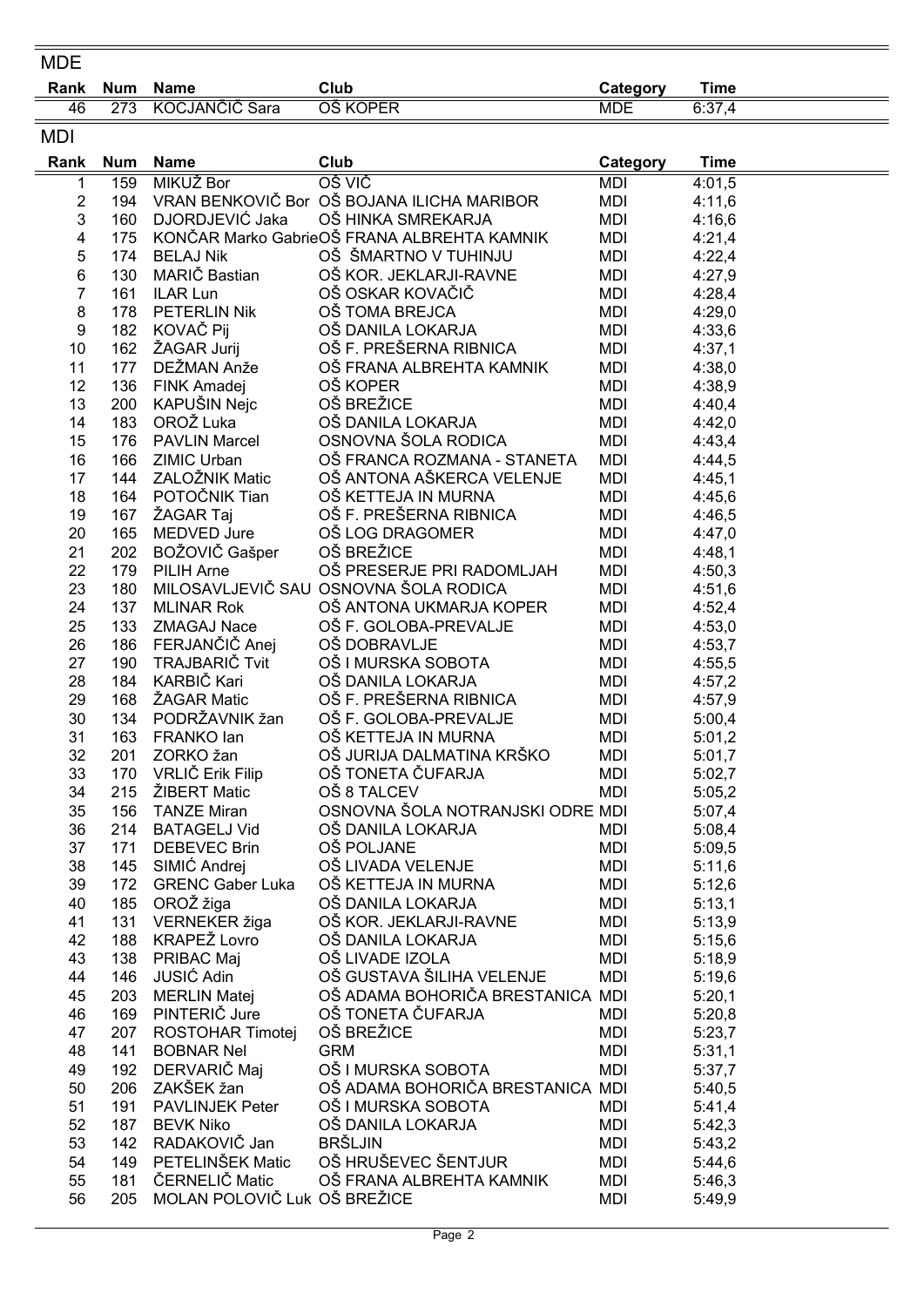| MDI  |            |                         |                                    |            |             |
|------|------------|-------------------------|------------------------------------|------------|-------------|
| Rank | <b>Num</b> | <b>Name</b>             | Club                               | Category   | <b>Time</b> |
| 57   | 148        | <b>HORVAT Gašper</b>    | OŠ HRUŠEVEC ŠENTJUR                | MDI        | 6:35,3      |
| 58   | 143        | CEROVŠEK Leon           | <b>GRM</b>                         | <b>MDI</b> | 7:23,2      |
| 59   | 139        | <b>AKSONOV Yelisey</b>  | OŠ KOPER                           | <b>MDI</b> | 7:24,5      |
| 60   | 140        | MAJKIČ Jaka             | OŠ IVANA BABIČA-JAGRA MAREZIGE MDI |            | 7:29,6      |
| ME   |            |                         |                                    |            |             |
| Rank | <b>Num</b> | <b>Name</b>             | Club                               | Category   | <b>Time</b> |
| 1    | 441        | POGAČAR Neža            | <b>GIMNAZIJA KRANJ</b>             | МE         | 7:09,4      |
| 2    | 442        | KONČAR Maja Helena ŠCRM |                                    | ME         | 7:27,9      |
| 3    | 431        | OVČAR Lara              | <b>GIMNAZIJA VELENJE</b>           | ME         | 7:41,6      |
| 4    | 435        | <b>RUS Rahela</b>       | SREDNJA VZGOJITELJSKA ŠOLA IN GME  |            | 7:56,1      |
| 5    | 436        | <b>PILIH Vita</b>       | GIMNAZIJA ŠIŠKA                    | ME         | 8:17,2      |
| 6    | 437        | <b>PUGELJ Nina</b>      | GIMNAZIJA ŠIŠKA                    | ME         | 8:21,3      |
| 7    | 440        | <b>TRTNIK Lana</b>      | <b>GIMNAZIJA ŠENTVID</b>           | ME         | 8:55,8      |
| MI   |            |                         |                                    |            |             |
| Rank | <b>Num</b> | <b>Name</b>             | Club                               | Category   | <b>Time</b> |
| 1    | 410        | MAMIČ Jakob             | GIMNAZIJA ŠIŠKA                    | MI         | 6:00,0      |
| 2    | 411        | PODGORŠEK žiga          | GIMNAZIJA ŠIŠKA                    | MI         | 6:03,1      |
| 3    | 419        | PODGORŠEK Nejc          | GIMNAZIJA IN SREDNJA ŠOLA RUDOLMI  |            | 6:18,7      |
| 4    | 412        | GAŠPARIČ Nande          | <b>GIMNAZIJA ŠENTVID</b>           | MI         | 6:32,6      |
| 5    | 413        | MAVRIČ MRAK Filip       | GIMNAZIJA ANTONA AŠKERCA           | MI         | 6:38,2      |
| 6    | 414        | <b>ZALAR Patrik</b>     | GIMNAZIJA ANTONA AŠKERCA           | MI         | 6:43,1      |
| 7    | 406        | KOKOT Jan               | <b>GIMNAZIJA RAVNE</b>             | MI         | 6:59,0      |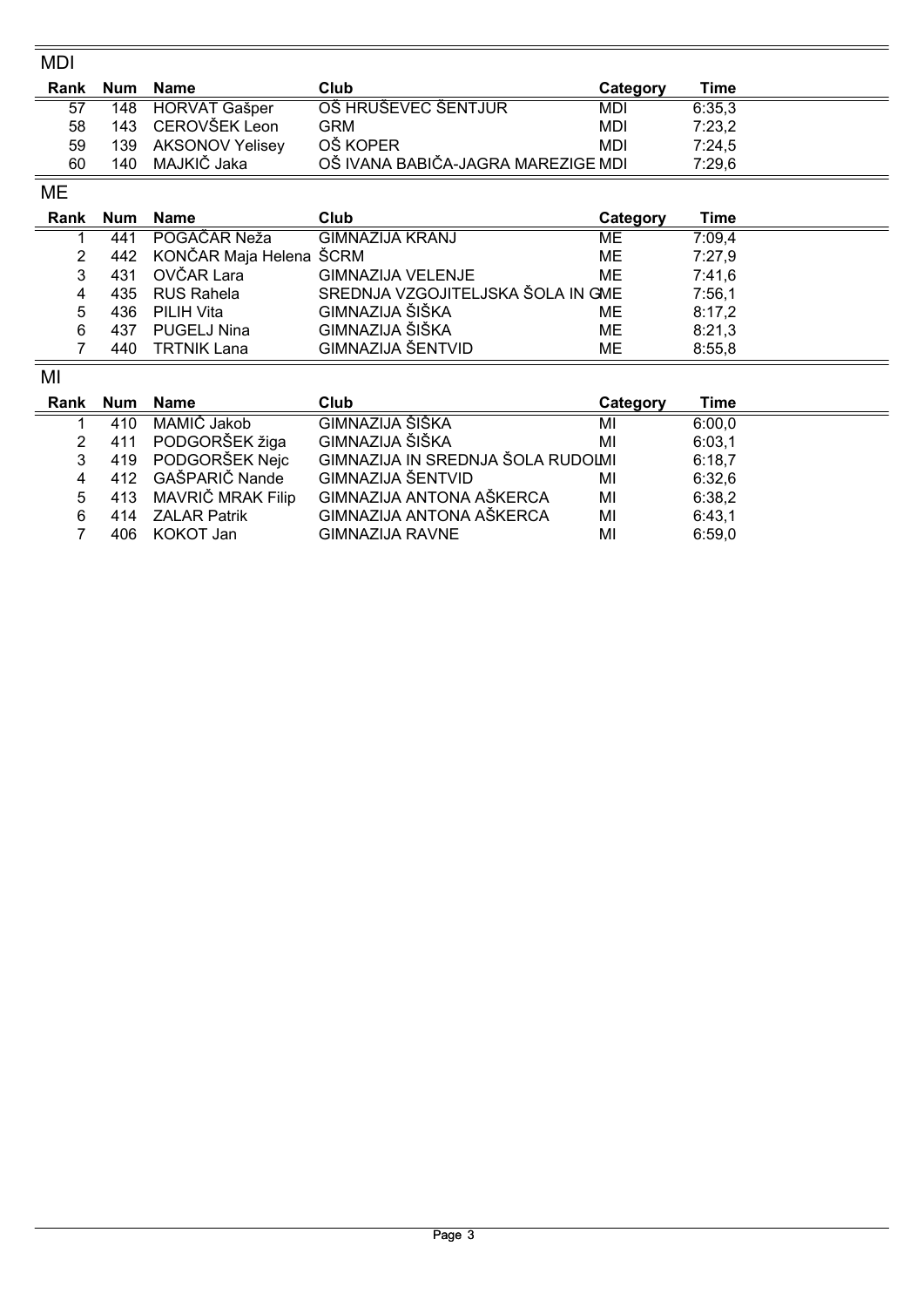### NMDE

| Rank | <b>Num</b> | Name                     | Club                                           | Category    | <b>Time</b> |
|------|------------|--------------------------|------------------------------------------------|-------------|-------------|
| 1    | 70         | <b>VERNEKER Ana Vita</b> | OŠ. KOR. JEKLARJI-RAVNE                        | <b>NMDE</b> | 2:11,1      |
| 2    |            | 84 URBANČIČ Eva          | OŠ VIČ                                         | <b>NMDE</b> | 2:16,4      |
| 3    | 77         | JUKIĆ Najya Hana         | OŠ GUSTAVA ŠILIHA VELENJE                      | NMDE        | 2:18,0      |
| 4    |            | 104 KOVAČ Kim            | OŠ DANILA LOKARJA                              | NMDE        | 2:25,3      |
| 5    |            | 72 PODRŽAVNIK Zara       | OŠ.F. GOLOBA-PREVALJE                          | NMDE        | 2:29,6      |
| 6    | 78         | MRKONJIČ Tia             | OŠ GORICA VELENJE                              | NMDE        | 2:30,2      |
| 7    | 85         | KRIŽAN Mia               | OŠ F. PREŠERNA RIBNICA                         | <b>NMDE</b> | 2:34,5      |
| 8    |            | 115 VOHAR Ela            | OŠ DUŠANA FLISA HOČE<br>OŠ ŠENT IANŽ           | <b>NMDE</b> | 2:35,0      |
| 9    | 71         | PORI Naja                | OŠ ŠENTJANŽ                                    | <b>NMDE</b> | 2:36,8      |
| 10   | 87         | KRIŠTOFELC Ula           | OŠ VIČ                                         | <b>NMDE</b> | 2:38,1      |
| 11   | 86         | <b>PRELESNIK Tinkara</b> | OŠ F. PREŠERNA RIBNICA                         | <b>NMDE</b> | 2:39,5      |
| 12   |            | 114 KIRBIŠ Anina         | OŠ DUPLEK                                      | <b>NMDE</b> | 2:40,1      |
| 13   | 106        | MOČNIK Zala              | OŠ CERKNO                                      | <b>NMDE</b> | 2:40,5      |
| 14   | 88         | ĐORĐEVIČ Tara            | OŠ HINKA SMREKARJA                             | NMDE        | 2:41,1      |
| 15   | 80         | MUJIČIĆ Mia              | OŠ ANTONA AŠKERCA VELENJE                      | <b>NMDE</b> | 2:42,8      |
| 16   | 105        | LOKAR Anja               | OŠ DANILA LOKARJA                              | <b>NMDE</b> | 2:43,6      |
| 17   | 90         | <b>TRTNIK Vita</b>       | OŠ FRANCA ROZMANA - STANETA                    | <b>NMDE</b> | 2:49,3      |
| 18   | 109        | <b>KOPATIN Sara</b>      | OŠ DRAGA BAJCA VIPAVA                          | <b>NMDE</b> | 2:50,1      |
| 19   | 74         | JEREB Ana                | ŠENTRUPERT                                     | <b>NMDE</b> | 2:50,9      |
| 20   | 111        | PRIMOŽIČ Taja            | OŠ CERKNO                                      | <b>NMDE</b> | 2:51,6      |
| 21   | 113        | ŽALIG Lija               | OŠ II MURSKA SOBOTA                            | <b>NMDE</b> | 2:52,0      |
| 22   | 97         | GORŠE Lara Marija        | OŠ FRANA ALBREHTA KAMNIK                       | <b>NMDE</b> | 2:52,5      |
| 23   | 93         | MARTINŠEK Enja           | OŠ SAVSKO NASELJE                              | <b>NMDE</b> | 2:52,9      |
| 24   | 96         | SIMIČAK Lara             | OŠ FRANA ALBREHTA KAMNIK                       | <b>NMDE</b> | 2:53,6      |
| 25   | 75         | JAZBEC Tara              | <b>BRUSNICE</b>                                | <b>NMDE</b> | 2:56,0      |
| 26   | 107        | LULIK Mei                | OŠ DRAGA BAJCA VIPAVA                          | <b>NMDE</b> | 2:56,6      |
| 27   | 116        |                          | VRTARIČ Nina Evelin OŠ MARTINA KONŠAKA MARIBOR | <b>NMDE</b> | 2:57,4      |
| 28   | 108        | VALIČ Ela                | OŠ DRAGA BAJCA VIPAVA                          | <b>NMDE</b> | 2:58,3      |
| 29   | 91         | <b>TEPINA Luna</b>       | OŠ VIČ                                         | <b>NMDE</b> | 2:58,7      |
| 30   | 92         | UNK LEPOJIČ Alja         | OŠ JOŽETA MOŠKRIČA                             | <b>NMDE</b> | 2:59,5      |
| 31   | 94         | MARUŽIN Laura            | OŠ OSKAR KOVAČIČ                               | <b>NMDE</b> | 3:01,3      |
| 32   | 98         | LEVEC Maša               | OŠ FRANA ALBREHTA KAMNIK                       | <b>NMDE</b> | 3:04,7      |
| 33   | 121        | RIBIČ VENE živa          | OŠ ADAMA BOHORIČA BRESTANICA NMDE              |             | 3:05,1      |
| 34   | 79         | BLATEŠIČ Lana            | OŠ GORICA VELENJE                              | NMDE        | 3:05,9      |
| 35   | 112        | BOBIČ Luna               | OŠ II MURSKA SOBOTA                            | <b>NMDE</b> | 3:06,7      |
| 36   | 76         | MARKOVIČ Izza            | DOL. TOPL.                                     | <b>NMDE</b> | 3:12,0      |
| 37   | 117        | JARC Neža                | OŠ BRATOV POLANČIČ MARIBOR                     | <b>NMDE</b> | 3:19,5      |
| 38   | 99         | BASTIČ Zala              | OŠ FRANA ALBREHTA KAMNIK                       | <b>NMDE</b> | 3:21,7      |
| 39   | 101        | <b>INKRET Ana</b>        | OŠ FRANA ALBREHTA KAMNIK                       | <b>NMDE</b> | 3:24,9      |
| 40   | 100        | <b>PODOBNIK Manca</b>    | OŠ FRANA ALBREHTA KAMNIK                       | <b>NMDE</b> | 3:33,9      |
| 41   | 82         | HODŽIĆ Amila             | OŠ GORICA VELENJE                              | <b>NMDE</b> | 3:35,7      |
| 42   | 110        | VALIČ Lia                | OŠ DRAGA BAJCA VIPAVA                          | <b>NMDE</b> | 3:38,3      |
| 43   | 83         | PRELAZ Ela               | OSNOVNA ŠOLA TABOR                             | <b>NMDE</b> | 3:47,2      |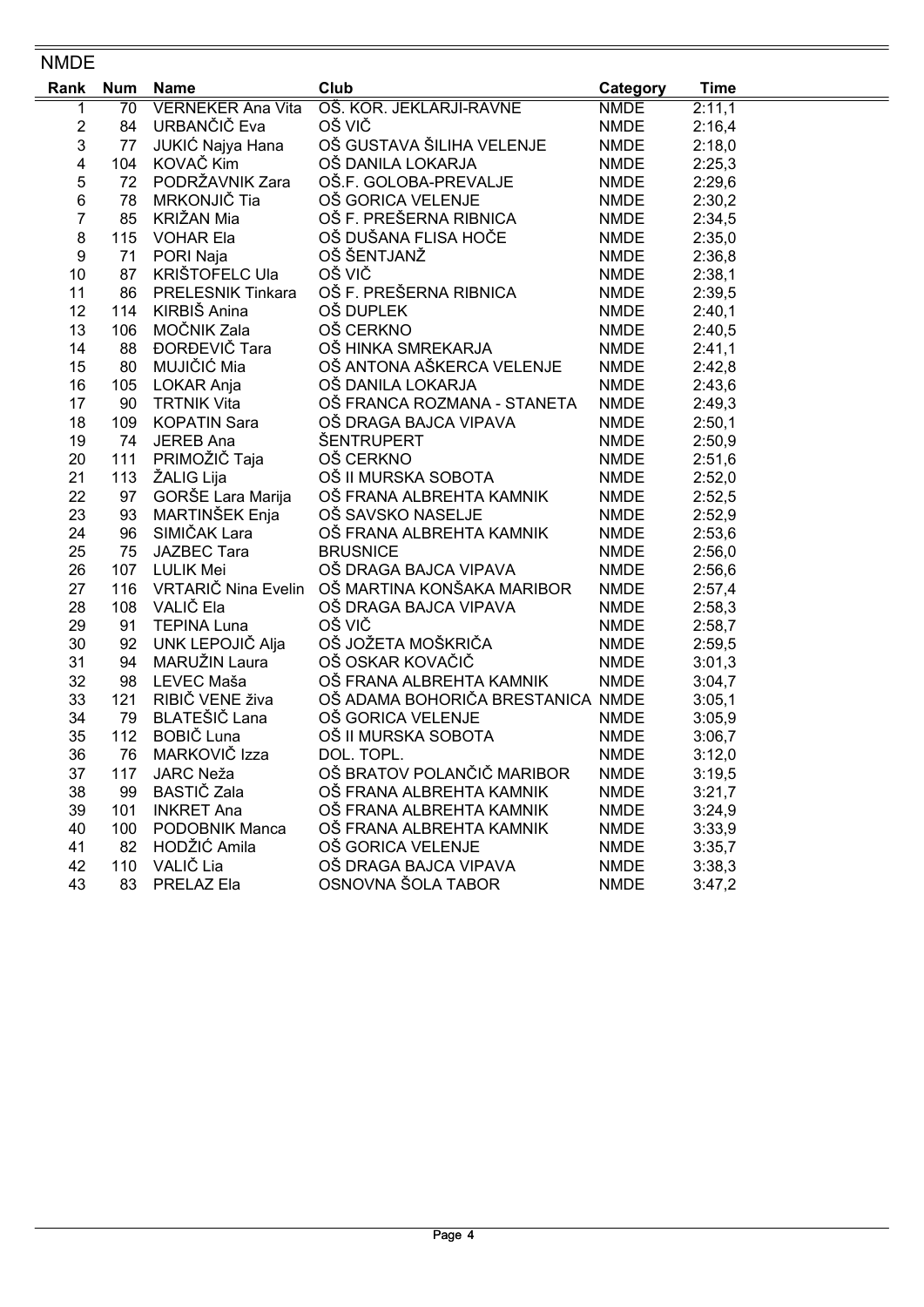#### NMDI

| Rank           | <b>Num</b>     | <b>Name</b>             | Club                                   | Category    | <b>Time</b> |
|----------------|----------------|-------------------------|----------------------------------------|-------------|-------------|
| 1              | 22             | <b>PODOBNIK Filip</b>   | <b>OŠ PRULE</b>                        | <b>NMDI</b> | 2:10,5      |
| $\overline{c}$ | 10             | <b>NAVODNIK Grega</b>   | OŠ GUSTAVA ŠILIHA VELENJE              | <b>NMDI</b> | 2:11,4      |
| 3              | 36             | VEJNOVIČ Rok            | OS NOVNA ŠOLA RODICA                   | <b>NMDI</b> | 2:15,1      |
| 4              | 23             | PERŠIN Blaž             | OŠ PRULE                               | <b>NMDI</b> | 2:21,6      |
| 5              | $\mathbf 1$    | <b>ROTOVNIK Bor</b>     | OŠ NEZN.TALCEV DRG.                    | <b>NMDI</b> | 2:22,2      |
| $\,6$          | 11             | <b>PRINCL Miha</b>      | OŠ ANTONA AŠKERCA VELENJE              | <b>NMDI</b> | 2:23,6      |
| 7              | 9              | LOVRENČIČ Marko         | OŠ CENTER                              | <b>NMDI</b> | 2:24,3      |
| 8              | $\overline{7}$ | ŠPOLJAR Marko           | OŠ BRŠLJIN                             | <b>NMDI</b> | 2:25,0      |
| 9              | 8              | SELIŠKAR Lovro          | OŠ BRŠLJIN                             | <b>NMDI</b> | 2:27,1      |
| 10             | 52             | FERČAK Vito             | OŠ III MURSKA SOBOTA                   | <b>NMDI</b> | 2:28,5      |
| 11             | 24             | OSTERC Ožbej            | OŠ VIČ                                 | <b>NMDI</b> | 2:33,6      |
| 12             | 37             | DEŽMAN Luka             | OŠ FRANA ALBREHTA KAMNIK               | <b>NMDI</b> | 2:35,8      |
| 13             | 25             | <b>KOLBE Tilen</b>      | OŠ FRANCA ROZMANA - STANETA            | <b>NMDI</b> | 2:37,2      |
| 14             | 38             | <b>MLAKAR Nace</b>      | OŠ PRESERJE PRI RADOMLJAH              | <b>NMDI</b> | 2:38,2      |
| 15             | 3              | VUŠNIK žan Luka         | OŠ KOR. JEKLARJI-RAVNE                 | <b>NMDI</b> | 2:39,6      |
| 16             | 27             |                         | HUDOVORNIK Domen OŠ VALENTINA VODNIKA  | <b>NMDI</b> | 2:40,2      |
| 17             | 48             | FERJANČIČ Matija        | OŠ ŠTURJE                              | <b>NMDI</b> | 2:40,6      |
| 18             | 42             | MANDIĆ Maj              | OŠ FRANA ALBREHTA KAMNIK               | <b>NMDI</b> | 2:41,0      |
| 19             | 58             | JURČIČ Anej             | OŠ JURIJA DALMATINA KRŠKO              | <b>NMDI</b> | 2:41,4      |
| 20             | $\overline{2}$ |                         | PATERNOSTER Aleks OŠ F.GOLOBA-PREVALJE | <b>NMDI</b> | 2:41,8      |
| 21             | 40             | GAŠPERIČ Jakob          | OŠ PRESERJE PRI RADOMLJAH              | <b>NMDI</b> | 2:42,3      |
| 22             |                | 44 LAPANJA Jonas        | OŠ CERKNO                              | <b>NMDI</b> | 2:42,7      |
| 23             | 57             | ČEPE Taj                | OŠ SVEČINA                             | <b>NMDI</b> | 2:43,4      |
| 24             | 26             | GREGORČIČ Nejc          | OŠ TONETA ČUFARJA                      | <b>NMDI</b> | 2:44,5      |
| 25             | 49             | MEDVEDEC Matija         | OŠ RENČE                               | <b>NMDI</b> | 2:44,9      |
| 26             | 28             | <b>MORI Maks</b>        | OŠ MONTESSORI                          | <b>NMDI</b> | 2:45,5      |
| 27             | 46             | ČERNUTA Nik             | OŠ ŠEMPAS                              | <b>NMDI</b> | 2:46,1      |
| 28             | 47             | MAGAJNE Janž            | OŠ CERKNO                              | <b>NMDI</b> | 2:46,7      |
| 29             | 29             | <b>DEBEVEC Matic</b>    | OŠ OSKAR KOVAČIČ                       | <b>NMDI</b> | 2:47,2      |
| 30             | 12             | <b>LAMOT Domen</b>      | OŠ GORICA VELENJE                      | <b>NMDI</b> | 2:47,9      |
| 31             | 53             | <b>TEMLIN Teo</b>       | OŠ II MURSKA SOBOTA                    | <b>NMDI</b> | 2:48,6      |
| 32             | 59             | LENIČ žiga              | OŠ JURIJA DALMATINA KRŠKO              | <b>NMDI</b> | 2:49,6      |
| 33             | 39             | MLAKAR Jaka             | OŠ PRESERJE PRI RADOMLJAH              | <b>NMDI</b> | 2:50,7      |
| 34             | 51             | <b>VIDMAR Maks</b>      | OŠ DANILA LOKARJA                      | <b>NMDI</b> | 2:51,5      |
| 35             | 45             | <b>PREZELJ Patrik</b>   | OŠ CERKNO                              | <b>NMDI</b> | 2:55,7      |
| 36             | 30             | MARTINŠEK Tian          | OŠ SAVSKO NASELJE                      | <b>NMDI</b> | 2:56,9      |
| 37             | 4              | DURMIŠI Arman           | OŠ KOPER                               | <b>NMDI</b> | 2:57,3      |
| 38             | 33             | <b>PRELESNIK France</b> | OŠ F. PREŠERNA RIBNICA                 | <b>NMDI</b> | 2:58,3      |
| 39             | 61             | GRUBIČ Rožle            | OŠ ADAMA BOHORIČA BRESTANICA NMDI      |             | 2:58,7      |
| 40             | 41             | ZUPANČIČ Izak           | OS NOVNA ŠOLA RODICA                   | <b>NMDI</b> | 2:59,6      |
| 41             | 5              | PRIBAC Lan              | OŠ LIVADE IZOLA                        | <b>NMDI</b> | 3:00,6      |
| 42             | 34             | <b>JURMAN Bine</b>      | OŠ TONETA ČUFARJA                      | <b>NMDI</b> | 3:09,7      |
| 43             | 60             | <b>RESNIK Gal</b>       |                                        | <b>NMDI</b> | 3:11,6      |
| 44             | 13             | ZDOLŠEK Ožbej           | OŠ HRUŠEVEC ŠENTJUR                    | <b>NMDI</b> | 3:13,2      |
| 45             | 55             | <b>HAUKO Aleks</b>      | OŠ I MURSKA SOBOTA                     | <b>NMDI</b> | 3:14,8      |
| 46             | 32             | <b>RIHAR Val</b>        | OŠ DOBROVA                             | <b>NMDI</b> | 3:15,7      |
| 47             | 35             | <b>MORI Nik</b>         | OŠ MONTESSORI                          | <b>NMDI</b> | 3:47,1      |
|                |                |                         |                                        |             |             |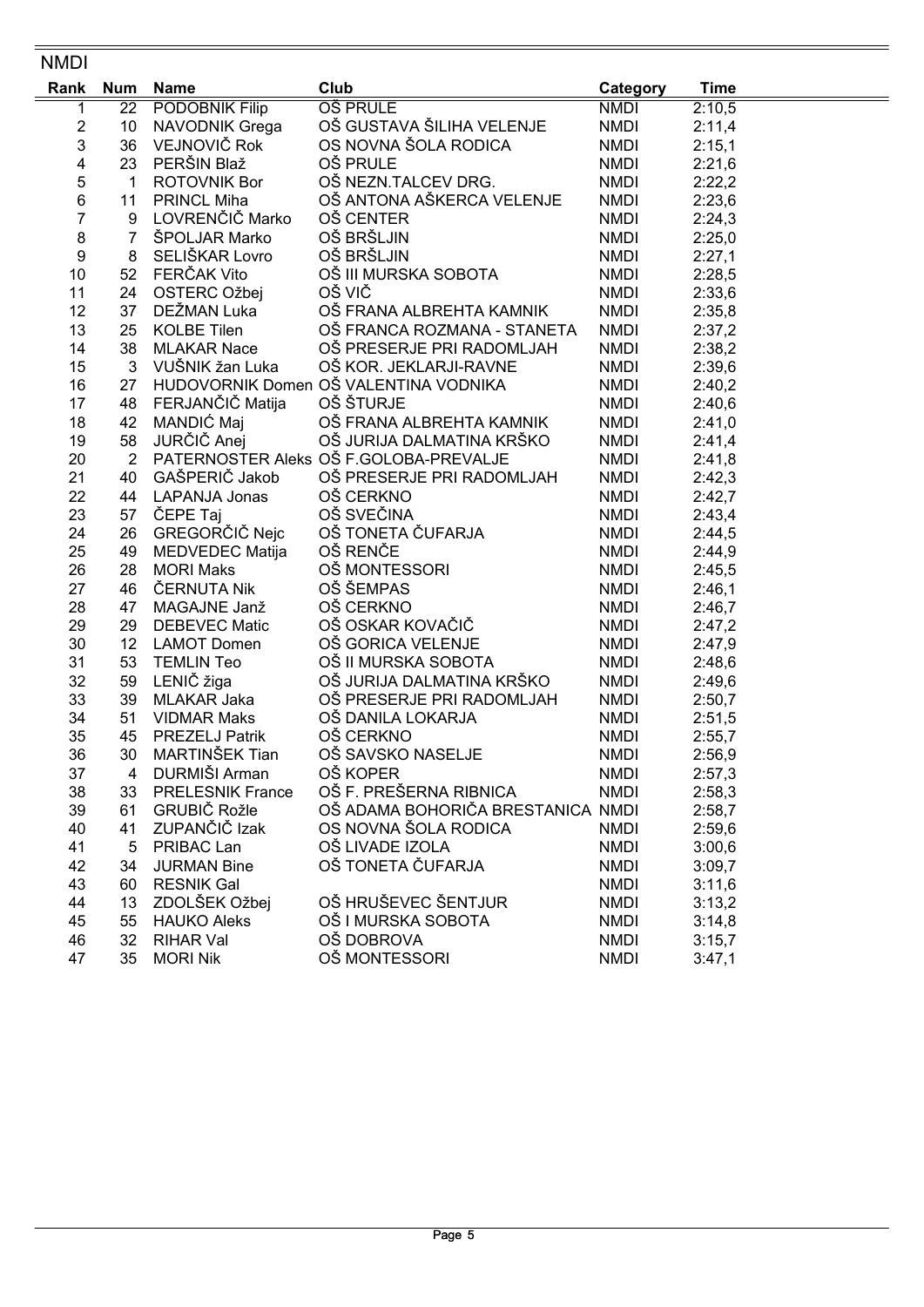#### **SDE**

| Rank | <b>Num</b> | <b>Name</b>          | Club                                         | Category   | <b>Time</b> |
|------|------------|----------------------|----------------------------------------------|------------|-------------|
| 1    | 375        | TURŠIČ Neža          | OSNOVNA ŠOLA RODICA                          | <b>SDE</b> | 4:20,1      |
| 2    | 365        | MIŠVELJ Lara         | OŠ VIDE PREGARC                              | <b>SDE</b> | 4:21,4      |
| 3    | 389        |                      | FELTRIN KOSEC Eva OŠ BRATOV POLANČIČ MARIBOR | <b>SDE</b> | 4:26,7      |
| 4    | 390        |                      | ANGLEITNER SAGADI OŠ ANGEL BESEDNJAK MARIBOR | <b>SDE</b> | 4:28,1      |
| 5    | 362        | <b>NAVODNIK Sara</b> | OŠ GUSTAVA ŠILIHA VELENJE                    | <b>SDE</b> | 4:37,5      |
| 6    | 380        | <b>STRES Tinkara</b> | OŠ DOBRAVLJE                                 | <b>SDE</b> | 4:44,9      |
| 7    | 366        | <b>ILAR Lina</b>     | OŠ OSKAR KOVAČIČ                             | SDE        | 4:45,9      |
| 8    | 350        |                      | RIHTER MEDOŠ Mija   OŠ ANTONA UKMARJA KOPER  | SDE        | 4:48,2      |
| 9    | 377        | ŠPORN Kim            | OSNOVNA ŠOLA MENGEŠ                          | SDE        | 4:49,5      |
| 10   | 367        | ILIČ Leja            | OŠ VIDE PREGARC                              | <b>SDE</b> | 4:52,8      |
| 11   | 381        | KRŽIŠNIK Nika        | OŠ DANILA LOKARJA                            | <b>SDE</b> | 4:56,2      |
| 12   | 378        | <b>MARADIN Manca</b> | OŠ FRANA ALBREHTA KAMNIK                     | <b>SDE</b> | 4:57,2      |
| 13   | 382        | LIČEN Sara           | OŠ BRANIK                                    | <b>SDE</b> | 5:08,9      |
| 14   | 383        | KOVAČ Lia            | OŠ DANILA LOKARJA                            | SDE        | 5:13,7      |
| 15   | 387        | KORPIČ Staša         | OŠ III MURSKA SOBOTA                         | <b>SDE</b> | 5:15,3      |
| 16   | 391        | <b>FRANK Lili</b>    | OŠ KAMNICA                                   | <b>SDE</b> | 5:17,4      |
| 17   | 371        | MAMIČ Paulina        | OŠ PREŽIHOV VORANC                           | SDE        | 5:18,9      |
| 18   | 368        | KUNSTIĆ Lara         | OŠ TONETA ČUFARJA                            | <b>SDE</b> | 5:27,5      |
| 19   | 351        | <b>VODOPIJA Vita</b> | OŠ KOPER                                     | <b>SDE</b> | 5:29,6      |
| 20   | 370        | <b>ENIKO Lada</b>    | OŠ HINKA SMREKARJA                           | <b>SDE</b> | 5:32,8      |
| 21   | 379        | PODBEVŠEK Nea        | OSNOVNA ŠOLA RODICA                          | SDE        | 5:38,2      |
| 22   | 385        | MIKUŽ Maruša         | OŠ DRAGA BAJCA VIPAVA                        | <b>SDE</b> | 5:39,2      |
| 23   | 392        | AUBELJ Tina          | OŠ KIDRIČEVO                                 | <b>SDE</b> | 5:55,2      |
| 24   | 363        | PRELAZ Ula           | OSNOVNA ŠOLA TABOR                           | <b>SDE</b> | 5:56,5      |
| 25   | 358        | PREŠEREN Lana        | <b>BRŠLJIN</b>                               | <b>SDE</b> | 6:18,0      |
| 26   | 354        | KOŽELJ Lea           | OŠ IVANA BABIČA-JAGRA MAREZIGE SDE           |            | 6:21,4      |
| 27   | 361        | <b>HOFFERLE Ula</b>  | <b>GRM</b>                                   | <b>SDE</b> | 6:33,0      |
| 28   | 386        | KRAPEŽ Ana           | OŠ DRAGA BAJCA VIPAVA                        | <b>SDE</b> | 7:03,5      |
| 29   | 360        | BAŠIĆ Vana           | <b>BRŠLJIN</b>                               | <b>SDE</b> | 7:40,3      |
| 30   | 359        | MALENŠEK Mala        | <b>BRŠLJIN</b>                               | <b>SDE</b> | 7:40,8      |